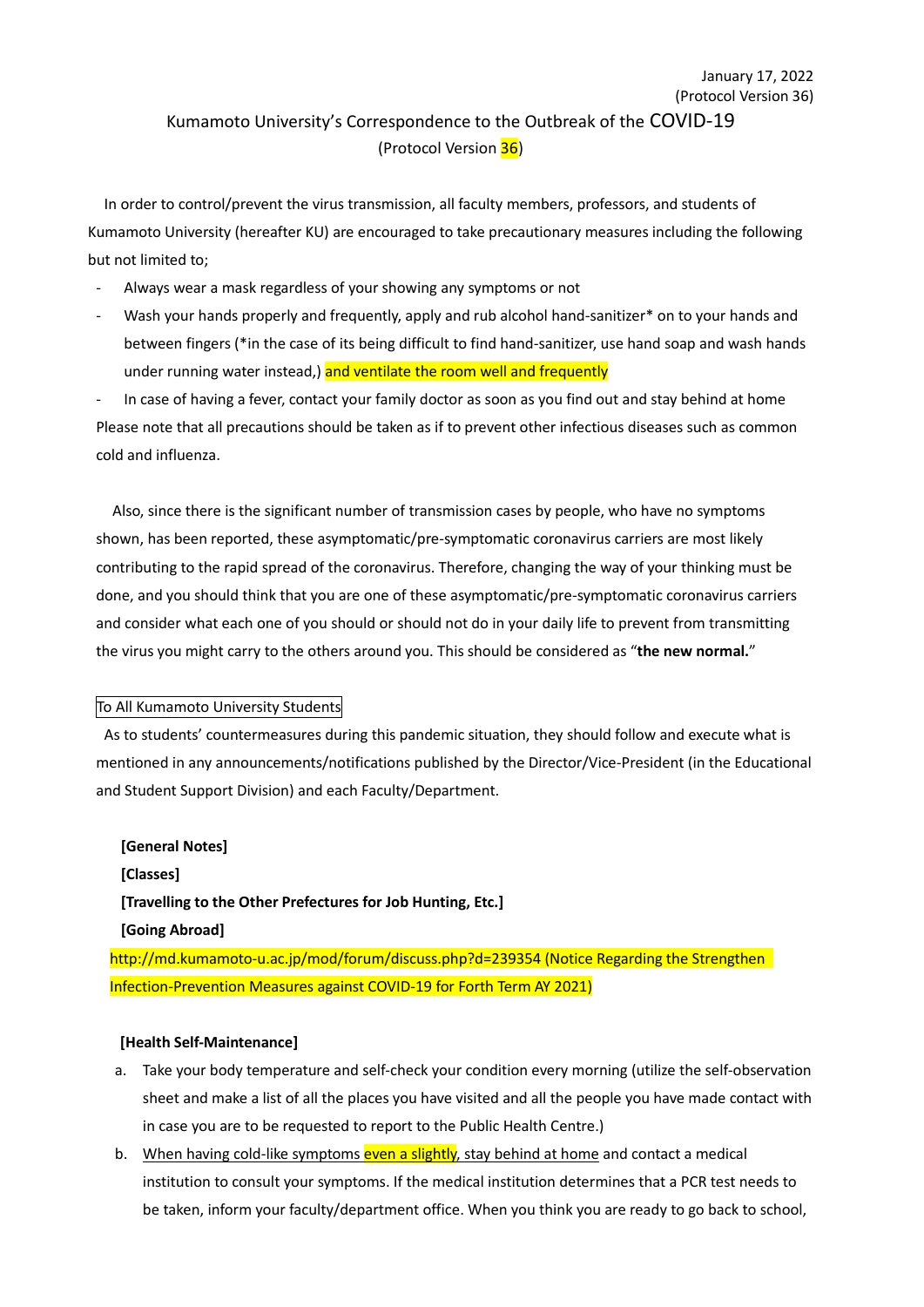be sure to ask for instructions from the Kumamoto University Health Center first by phone (096-342- 2164) or email (hoken@jimu.kumamoto-u.ac.jp.) You must stay at home for at least 8 days after onset and for 3 days after your fever goes back down. That means that you would have to stay home until 3 days after your fever going down to your normal temperature even though it went over the mandatory 8 days.

c. In case of having any symptoms including a fever, avoid visiting a general hospital, instead, phone a local clinic or your family doctor first (they will give you a referral to another local medical institution if they cannot take you as their patient.)

If you are not sure where to call, please contact "dial for exclusive use of patients with fever" at 0570- 096-567 to find out which medical institution can take you in.

# [Coronavirus Support Center or the Help Line]

In case of any symptoms such as a fever:

- 1) Consult with your family doctor or local medical clinic first
- 2) Call "dial for exclusive use of patients with fever" line only if you do not know who to consult with

TEL 0570-096-567 (available 24 hours)

Residents outside of Kumamoto City: Consultation Counter (Call center) for Exclusive Use of Kumamoto New Model Coronavirus Infectious Disease

TEL 096-300-5909 (available 24 hours)

Foreign Residents: Kumamoto Consultation and Support Plaza for Foreign Residents TEL 096-359-4995 (everyday from 10 AM to 6 PM, excluding 2<sup>nd</sup> and 4<sup>th</sup> Sundays) E-Mail soudan@kumamoto-if.or.jp

d. Also, please contact your department, professor, and KU Health Care Centre at 096-342-2164 not only prior to but also after your PCR test.

# **[Infection Prevention]**

- a. Take thorough infection prevention measures.
- b. For your information, please watch the instructional video to learn "How to Prevent Infection" (Japanese contents.) https://md.kumamoto-u.ac.jp/course/view.php?id=94282

# **[Domestic Travels/Outings among Prefectures]**

a. Please refrain from going out of Kumamoto prefecture as much as possible particularly to any areas where the state of emergency or quasi state of emergency has been declared unless it is for a necessary and/or an urgent matter\*\* https://www.pref.kumamoto.jp/soshiki/30/110944.html (contents available in Japanese only)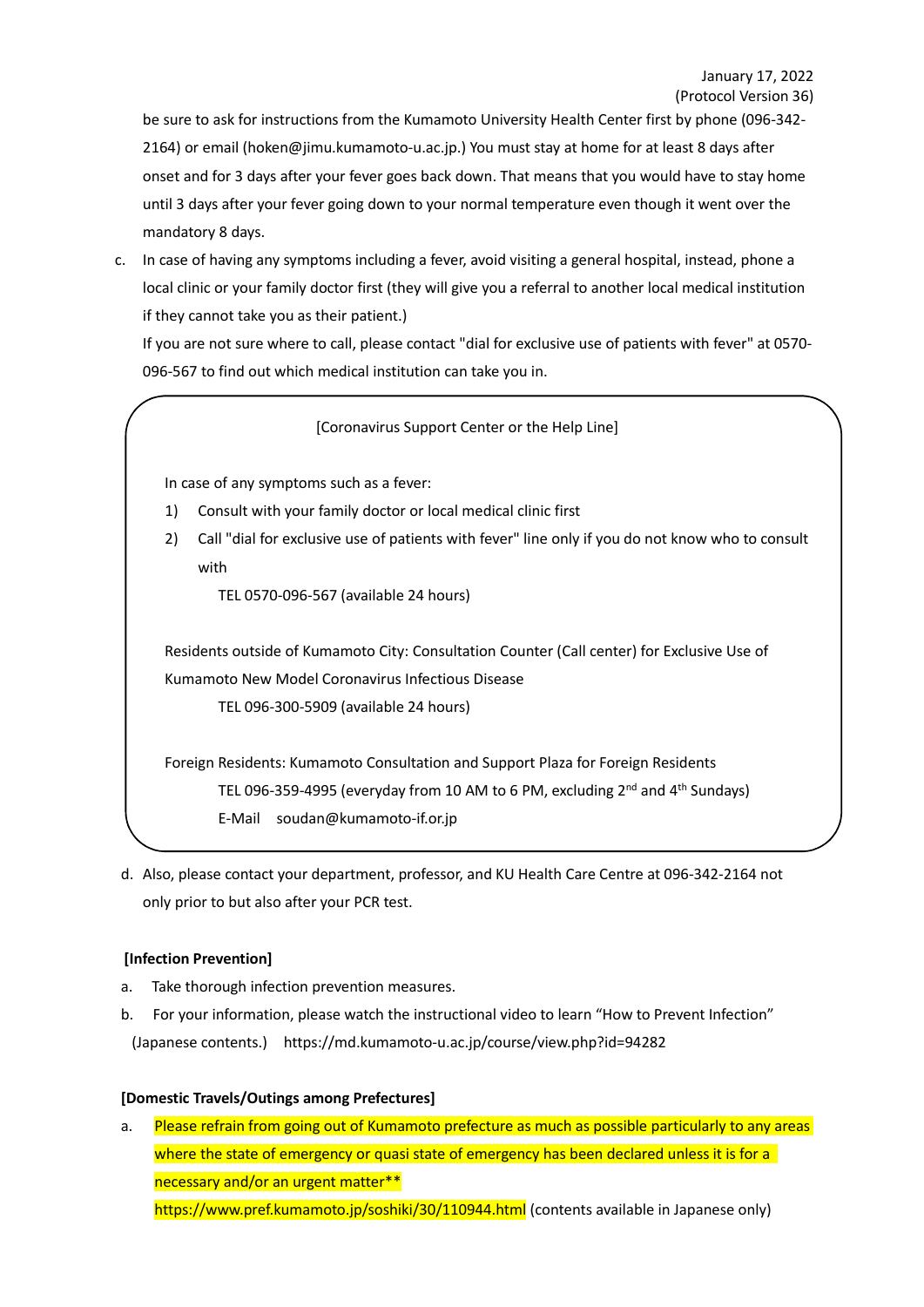\*\*This excludes people who have already taken vaccine inoculations and who have been tested negative

# **[Going Abroad]**

- a. As advised on *Overseas Safety Information* published by Ministry of Foreign Affairs of Japan, do not travel to any of the **LEVEL 3** areas/regions/countries below listed (including both personal and business trips.)
- b. Avoid taking non-emergency and/or unnecessary trips to any of the **LEVEL 2** areas/regions/countries.
- c. If you must plan an unavoidable trip abroad with a specific reason, ensure to notify to staff of General Affairs Section at your department if you are a faculty personnel or to staff of Educational Affairs at your faculty/school if you are a student in order to take a necessary procedure prior to your departure. When travelling, please ensure to check and pay attention to the most up-to-date information by accessing Ministry of Foreign Affairs of Japan's website\*\*\* and Ministry of Health, Labor and Welfare Quarantine Station's website\*\*\*\*.

\*\*\* http://www2.anzen.mofa.go.jp (Ministry of Foreign Affairs of Japan) \*\*\*\* https://www.forth.go.jp/topics/fragment6.html (Ministry of Health, Labor and Welfare

Quarantine Station)

d. Please visit Ministry of Health, Labor and Welfare's website for more related information. https://www.mhlw.go.jp/stf/seisakunitsuite/bunya/newpage\_00032.html (Japanese contents)

# **[Returning from Your Trip from Other Countries]**

a. Prior to entering Japan, any returnees and visitors from other countries are requested to check the Ministry of Health, Labour and Welfare website for the most up-to-date information regarding Japanese border measures and follow any instructions given by the Quarantine Station (which includes providing a certificate of negative PCR test taken within 72 hours of departure time from originated county, the 14-day self-quarantine period at a specific place designated by the Quarantine Station Director or at own home, health observation during the period, and refrainment of the use of public transportation, etc.)

https://www.mofa.go.jp/ca/fna/page4e\_001053.html (English) https://www.mofa.go.jp/mofaj/ca/fna/page4\_005130.html (Japanese)

- b. Ensure to utilize the self-observation sheet in order to maintain and observe your health condition during the 14-day quarantine period (which counts from the next day of your arrival date in Japan) and send the sheet to KU Health Centre via FAX or e-mail when the period is over.
- c. As at December 1, 2021, the quarantine measures for the travelers who enter, re-enter or return with a "vaccination certificate" to waive their "3 days at facilities designated by the Chief of the Quarantine Station" or "shortening their quarantine period from 14 days to 10 days" are no longer carried out.

https://www.anzen.mofa.go.jp/info/pcwideareaspecificinfo\_2021C145.html (contents available in Japanese only)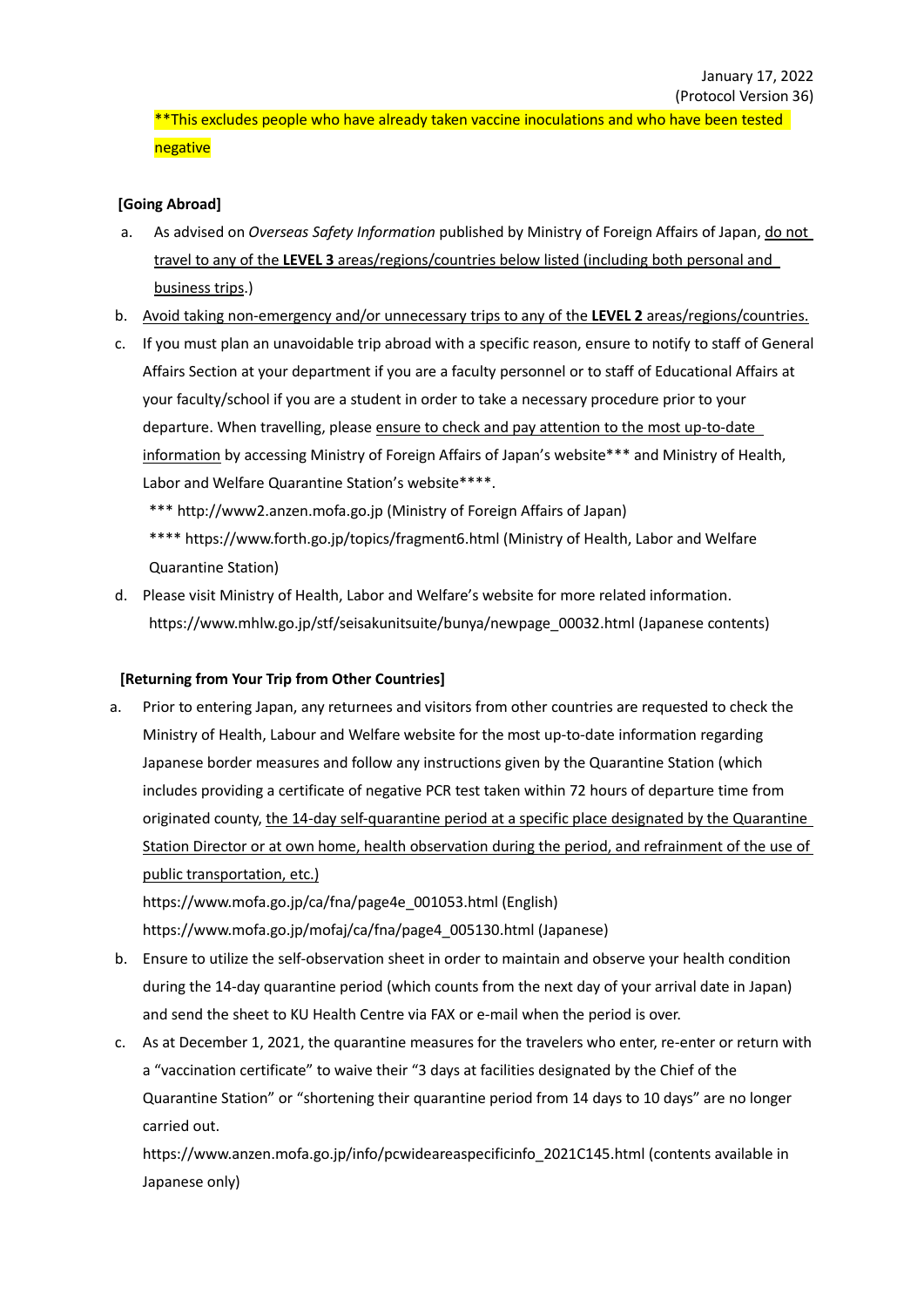# **[Attending Events]**

- a. In case of planning and organizing any events, it should be carefully planned and managed in accordance with *"Restrictions on Holding Events"* published by Kumamoto Prefecture, and attendees' health and safety concerns should be taken care of as the first priority. https://www.pref.kumamoto.jp/soshiki/30/96627.html (available in Japanese only)
- b. As the cases so far have shown, any events, which are held at any venues where it is poorly ventilated, densely crowded, also a high risk of having unpredictable contacts with an unspecified majority is present, have tendencies of higher risks of creating potential clusters, you should make your judgement on attending such events corresponding to the Kumamoto Prefectural Notification mentioned above.
- c. Please continue to pay attention and take enough precautions when having lunch/dinner/drinks with acquaintances by limiting the number of people in a group as much as possible, having with the people you usually stay/work with, and taking thorough infection prevention measures. When holding an off-campus event over lunch/dinner/drinks with careful prevention measures, please respect the "Four Steps to Lower Risks of Spreading Infection at Lunch/Dinner Meetings" published by Kumamoto Prefecture. Please refrain from having meals/coffees with acquaintances on campus for the time being.

\*https://www.pref.kumamoto.jp/soshiki/30/93983.html (available in Japanese only)

#### **[Obtaining the Most Up-To-Date Information]**

The most current information is available and should be obtained from each of the following website;

- Ministry of Education: *[COVID-19*]*Information about MEXT's measures*  $\blacktriangleright$ https://www.mext.go.jp/en/mext\_00006.html
- $\blacktriangleright$ Ministry of Health, Labor and Welfare: *About Coronavirus Disease 2019 (COVID-19)* https://www.mhlw.go.jp/stf/seisakunitsuite/bunya/newpage\_00032.htm
- Office for Novel Coronavirus Disease Control, Cabinet Secretariat, Government of Japan, (Cabinet ↘ Secretariat):

https://corona.go.jp/ (contents available in Japanese only)

- $\blacktriangleright$ Ministry of Foreign Affairs: https://www.anzen.mofa.go.jp/ (contents available in Japanese only)
- Ministry of Justice: *Information Related to New Coronavirus Infection (COVID-19) from Immigration*  $\blacktriangleright$ *Services Agency* http://www.moj.go.jp/EN/nyuukokukanri/kouhou/m\_nyuukokukanri01\_00003.html
- $\blacktriangleright$ Kumamoto Prefecture: *Information Related to New Coronavirus Infection (COVID-19)* https://www.pref.kumamoto.jp/site/covid-19/ (contents available in Japanese only)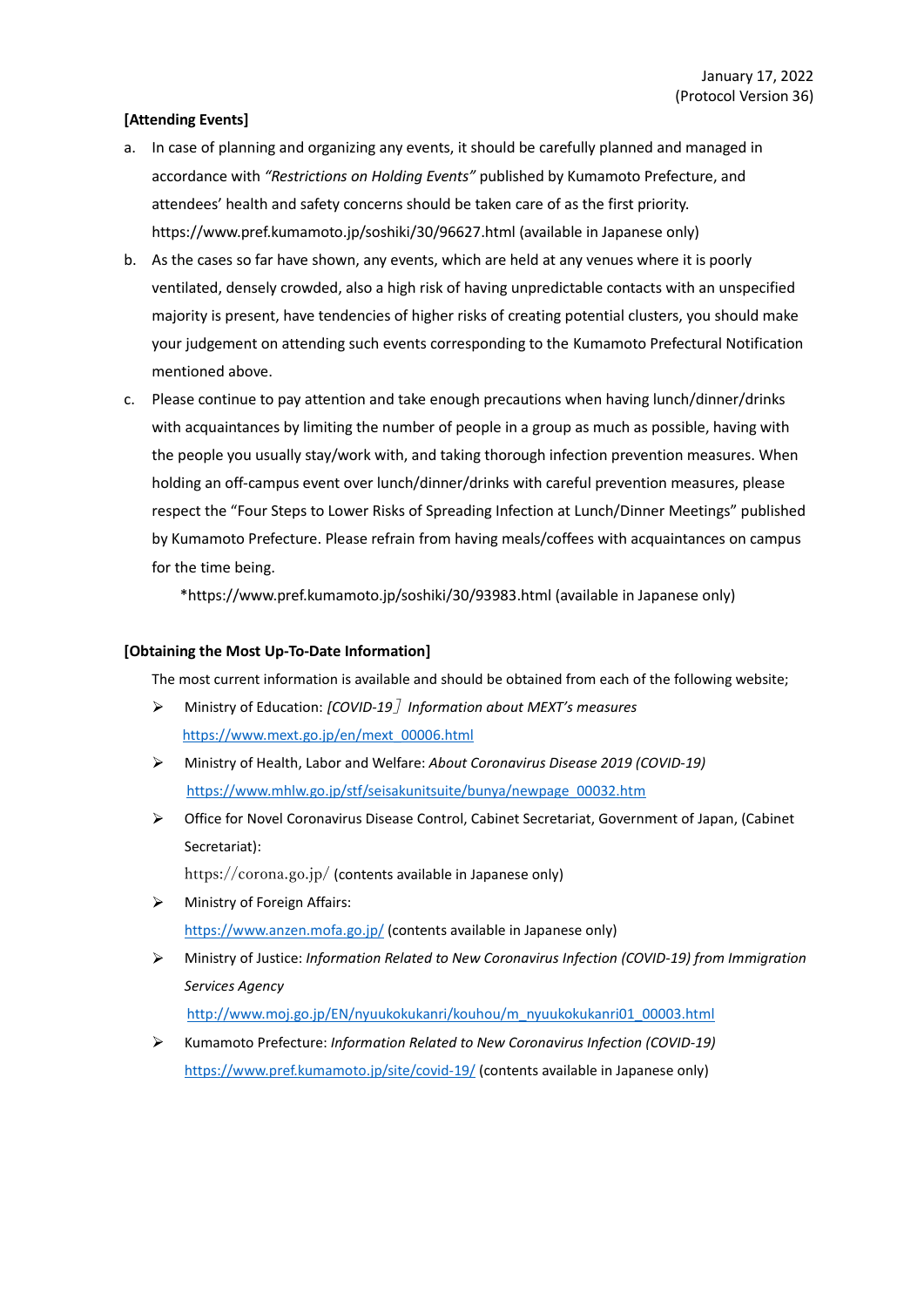# To All Faculty/Department Staff Members

# **[Health Self-Maintenance]**

- a. Take your body temperature and self-check your condition every morning (utilize the self-observation sheet and make a list of all the places you have visited and all the people you have made contact with in case you are to be requested to report to the Public Health Centre.)
- b. When having cold-like symptoms even a slightly, stay behind at home and contact a medical institution to consult your symptoms. If the medical institution determines that a PCR test needs to be taken, inform your faculty/department office. When you think you are ready to go back to work, be sure to ask for instructions from the Kumamoto University Health Center first by phone (096-342- 2164) or email (hoken@jimu.kumamoto-u.ac.jp.) You must stay at home for at least 8 days after onset and for 3 days after your fever goes back down. That means that you would have to stay home until 3 days after your fever going down to your normal temperature even though it went over the mandatory 8 days.
- c. In case of having any symptoms including a fever, avoid visiting a general hospital, instead, phone a local clinic or your family doctor first (they will give you a referral to another local medical institution if they cannot take you as their patient.)

If you are not sure where to call, please contact "dial for exclusive use of patients with fever" at 0570- 096-567 to find out which medical institution can take you in.

[Coronavirus Support Center or the Help Line]

In case of any symptoms such as a fever:

- 1) Consult with your family doctor or local medical clinic first
- 2) Call "dial for exclusive use of patients with fever" line only if you do not know who to consult with

TEL 0570-096-567 (available 24 hours)

Residents outside of Kumamoto City: Consultation Counter (Call center) for Exclusive Use of Kumamoto New Model Coronavirus Infectious Disease

TEL 096-300-5909 (available 24 hours)

Foreign Residents: Kumamoto Consultation and Support Plaza for Foreign Residents TEL 096-359-4995 (everyday from 10 AM to 6 PM, excluding 2<sup>nd</sup> and 4<sup>th</sup> Sundays) E-Mail soudan@kumamoto-if.or.jp

d. Also, please contact your department, professor, and KU Health Care Centre at 096-342-2164 not only prior to but also after your PCR test.

# **[Infection Prevention]**

a. Take thorough infection prevention measures.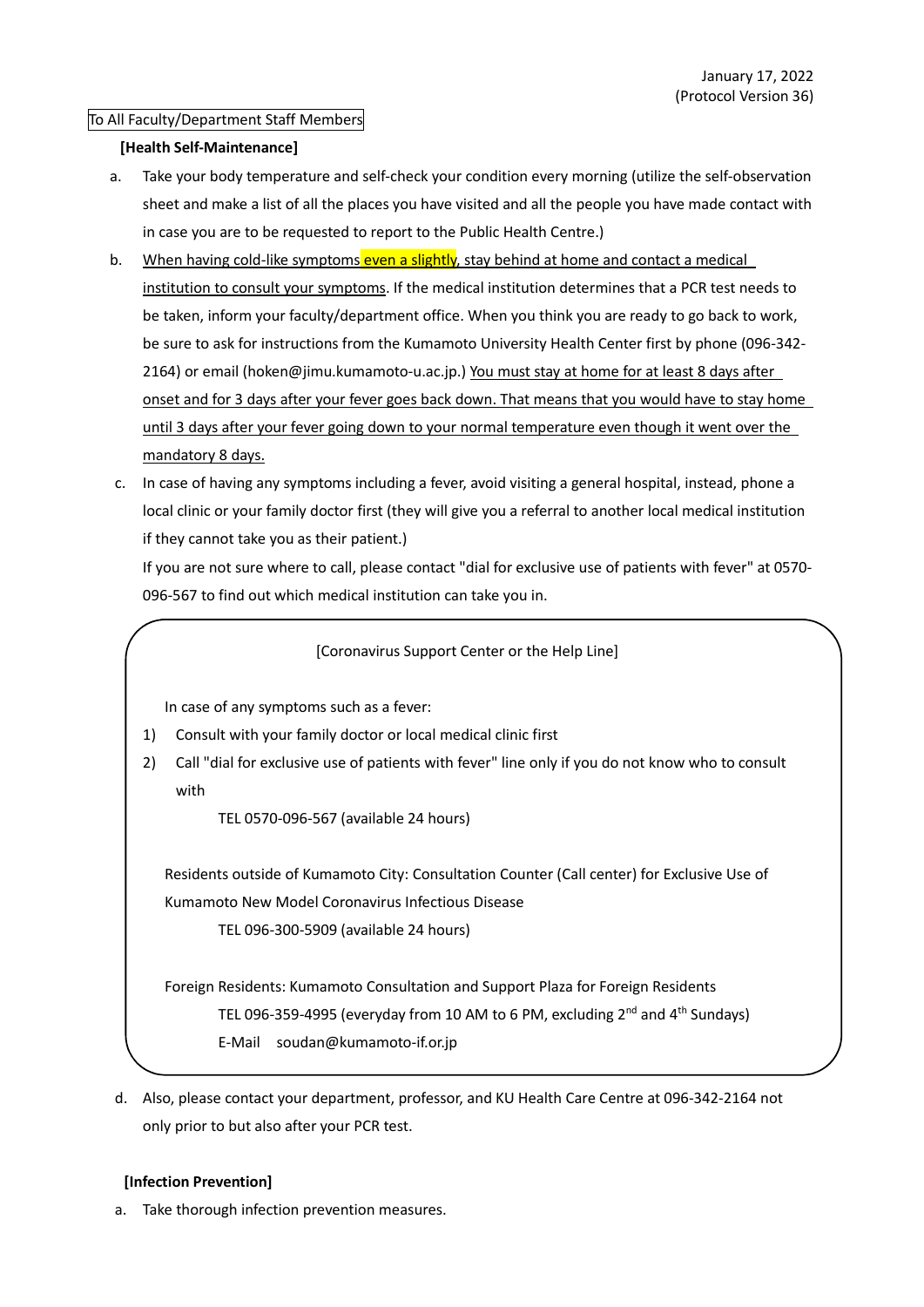- b. Minimize having any face-to-face meetings by limiting the length of them, regular ventilating the meeting room, using separate rooms, or even utilizing online meeting system.
- c. If your work involves face-to-face contacts with others, take prevention measures by leaving enough spaces among people.

# **[Domestic Travels/Outings among Prefectures\*\*]**

b. Please refrain from going out of Kumamoto prefecture as much as possible particularly to any areas where the state of emergency or quasi state of emergency has been declared unless it is for a necessary and/or an urgent matter\*\* https://www.pref.kumamoto.jp/soshiki/30/110944.html (contents available in Japanese only) \*\*This excludes people who have already taken vaccine inoculations and who have been tested negative

#### **[Going Abroad]**

- a. As advised on *Overseas Safety Information* published by Ministry of Foreign Affairs of Japan, do not travel to any of the **LEVEL 3** areas/regions/countries below listed (including both personal and business trips.)
- b. Avoid taking non-emergency and/or unnecessary trips to any of the **LEVEL 2** areas/regions/countries.
- c. If you must plan an unavoidable trip abroad with a specific reason, ensure to notify to staff of General Affairs Section at your faculty/department in order to take a necessary procedure prior to your departure\*\*\*. When travelling, please ensure to check and pay attention to the most up-to-date information by accessing Ministry of Foreign Affairs of Japan's website\*\*\*\* and Ministry of Health, Labor and Welfare Quarantine Station's website\*\*\*\*\*.
	- \*\*\* please refer to the announcement issued by the Director / Vice President (Research / Global Strategy Section)
	- \*\*\*\* http://www2.anzen.mofa.go.jp (Ministry of Foreign Affairs of Japan)
	- \*\*\*\*\* https://www.forth.go.jp/topics/fragment6.html (Ministry of Health, Labor and Welfare Quarantine Station)
- d. Please visit Ministry of Health, Labor and Welfare's website for more related information. https://www.mhlw.go.jp/stf/seisakunitsuite/bunya/newpage\_00032.html (Japanese contents)

#### **[Returning from Your Trip from Other Countries]**

a. Prior to entering Japan, any returnees and visitors from other countries are requested to check the Ministry of Health, Labour and Welfare website for the most up-to-date information regarding Japanese border measures and follow any instructions given by the Quarantine Station (which includes providing a certificate of negative PCR test taken within 72 hours of departure time from originated county, the 14-day self-quarantine period at a specific place designated by the Quarantine Station Director or at own home, health observation during the period, and refrainment of the use of public transportation, etc.)

https://www.mofa.go.jp/ca/fna/page4e\_001053.html (English)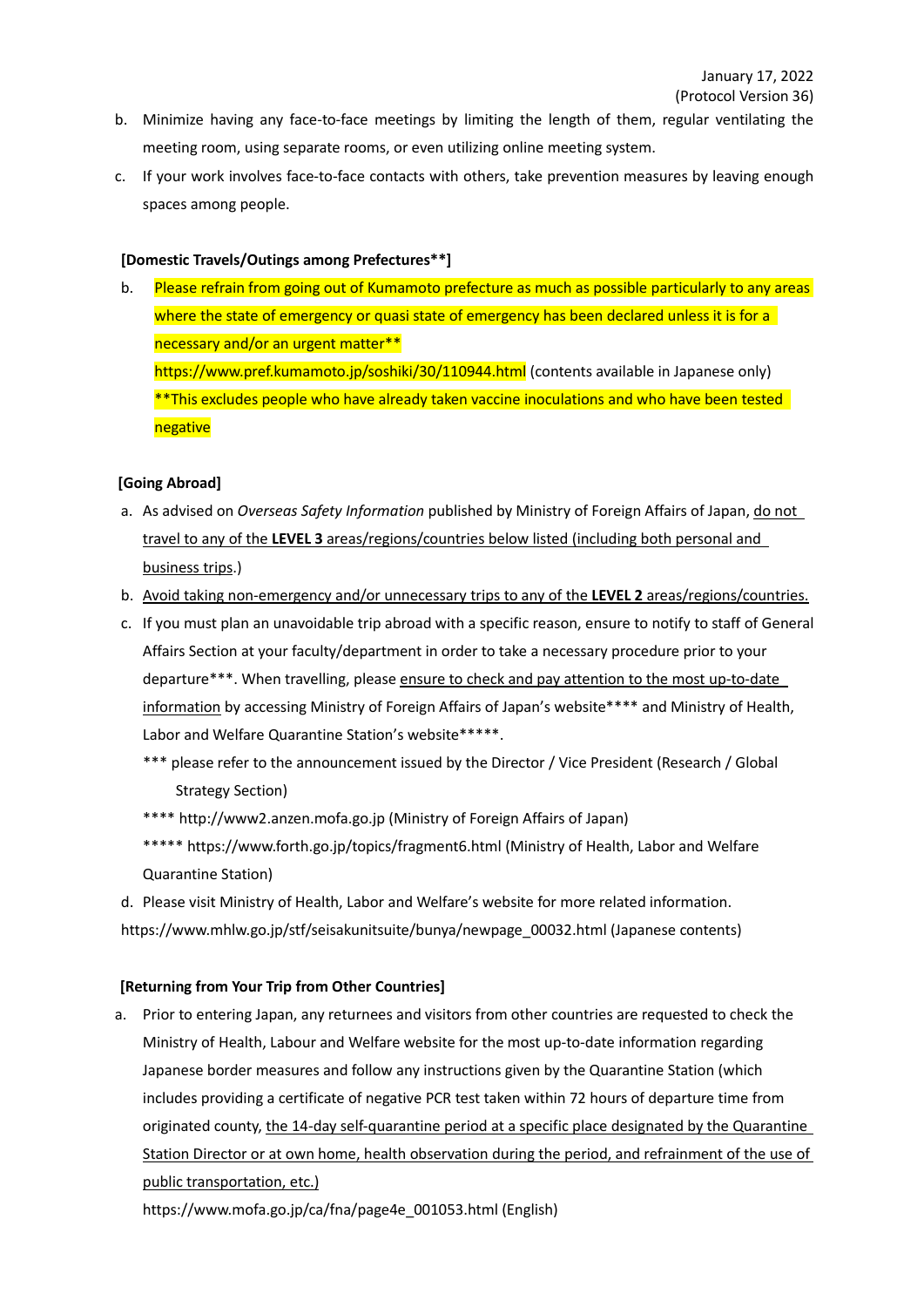https://www.mofa.go.jp/mofaj/ca/fna/page4\_005130.html (Japanese)

- b. Ensure to utilize the self-observation sheet in order to maintain and observe your health condition during the 14-day quarantine period (which counts from the next day of your arrival date in Japan) and send the sheet to KU Health Centre via FAX or e-mail when the period is over.
- c. As at December 1, 2021, the quarantine measures for the travelers who enter, re-enter or return with a "vaccination certificate" to waive their "3 days at facilities designated by the Chief of the Quarantine Station" or "shortening their quarantine period from 14 days to 10 days" are no longer carried out.

https://www.anzen.mofa.go.jp/info/pcwideareaspecificinfo\_2021C145.html (contents available in Japanese only)

#### **[Attending Events]**

- a. In case of planning and organizing any events, it should be carefully planned and managed in accordance with *"Restrictions on Holding Events"* published by Kumamoto Prefecture, and attendees' health and safety concerns should be taken care of as the first priority. https://www.pref.kumamoto.jp/soshiki/30/96627.html (available in Japanese only)
- b. As the cases so far have shown, any events, which are held at any venues where it is poorly ventilated, densely crowded, also a high risk of having unpredictable contacts with an unspecified majority is present, have tendencies of higher risks of creating potential clusters, you should make your judgement on attending such events corresponding to the Kumamoto Prefectural Notification mentioned above.
- c. Please continue to pay attention and take enough precautions when having lunch/dinner/drinks with acquaintances by limiting the number of people in one group as much as possible, having with the people you usually stay with, and taking thorough infection prevention measures. When holding an off-campus event over lunch/dinner/drinks with careful prevention measures, please respect the "Four Steps to Lower Risks of Spreading Infection at Lunch/Dinner Meetings" published by Kumamoto Prefecture. Please refrain from having meals/coffees with acquaintances on campus for the time being.\*.

\*https://www.pref.kumamoto.jp/soshiki/30/93983.html (available in Japanese only)

#### **[Obtaining the Most Up-To-Date Information]**

The most current information is available and should be obtained from each of the following website;

- $\blacktriangleright$ Ministry of Education: *[COVID-19*]*Information about MEXT's measures* https://www.mext.go.jp/en/mext\_00006.html
- Ministry of Health, Labor and Welfare: *About Coronavirus Disease 2019 (COVID-19)*  $\Delta$ https://www.mhlw.go.jp/stf/seisakunitsuite/bunya/newpage\_00032.htm
- $\blacktriangleleft$ Office for Novel Coronavirus Disease Control, Cabinet Secretariat, Government of Japan, (Cabinet Secretariat): https://corona.go.jp/ (contents available in Japanese only)
- $\blacktriangleright$ Ministry of Foreign Affairs: https://www.anzen.mofa.go.jp/ (contents available in Japanese only)